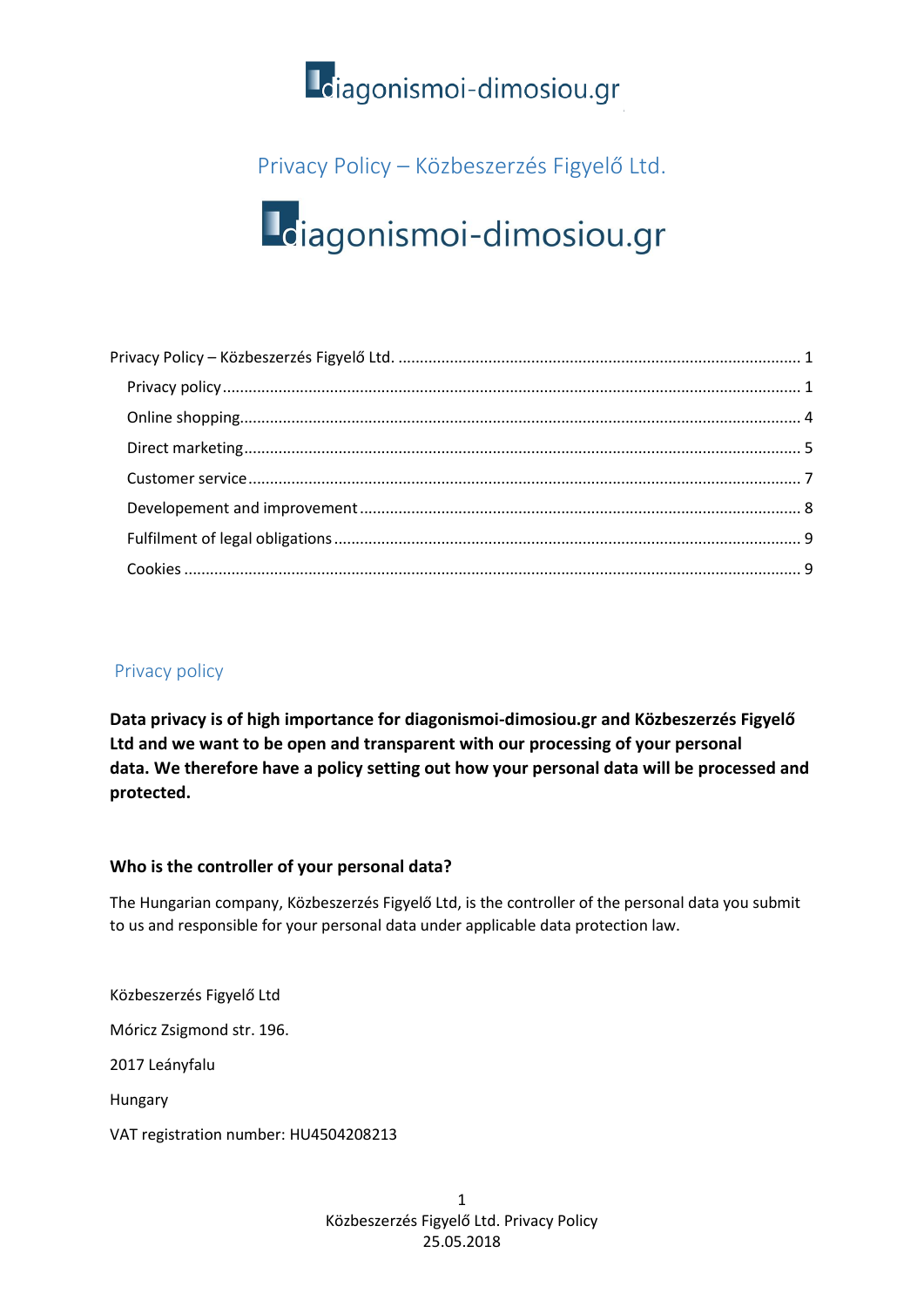

#### **Where do we store your data?**

The data that we collect from you is stored within the European Economic Area ("EEA").

Server provider: DoclerNet Hosting Ltd

1101 Budapest, Expo sq. 5-7.

Telephone nr: +36 1 432 3133

Email: info@doclernet.hu

#### **Who can access your data?**

The employees of Közbeszerzés Figyelő Ltd. We never pass on, sell or swap your data for marketing purposes to third parties outside the Közbeszerzés Figyelő Ltd. Data that is forwarded to third parties, is only used to provide you with our services. You will find categories of third parties under every specific process below.

#### **What is the legal ground for processing?**

For every specific process of personal data we collect from you, we will inform you whether the provision of personal data is statutory or required to enter a contract and whether it is an obligation to provide the personal data and possible consequences if you choose not to.

#### **What are your rights?**

Right to access:

You have the right to request information about the personal data we hold on you at any time. You can contact us at [info@diagonismoi-dimosiou.gr](mailto:info@diagonismoi-dimosiou.gr) and we will provide you with your personal data via e-mail within 30 days.

#### Right to portability:

Whenever diagonismoi-dimosiou.gr processes your personal data, by automated means based on your consent or based on an agreement, you have the right to get a copy of your data transferred to you or to another party within 30 days in an electronic format. This only includes the personal data you have submitted to us.

Right to rectification: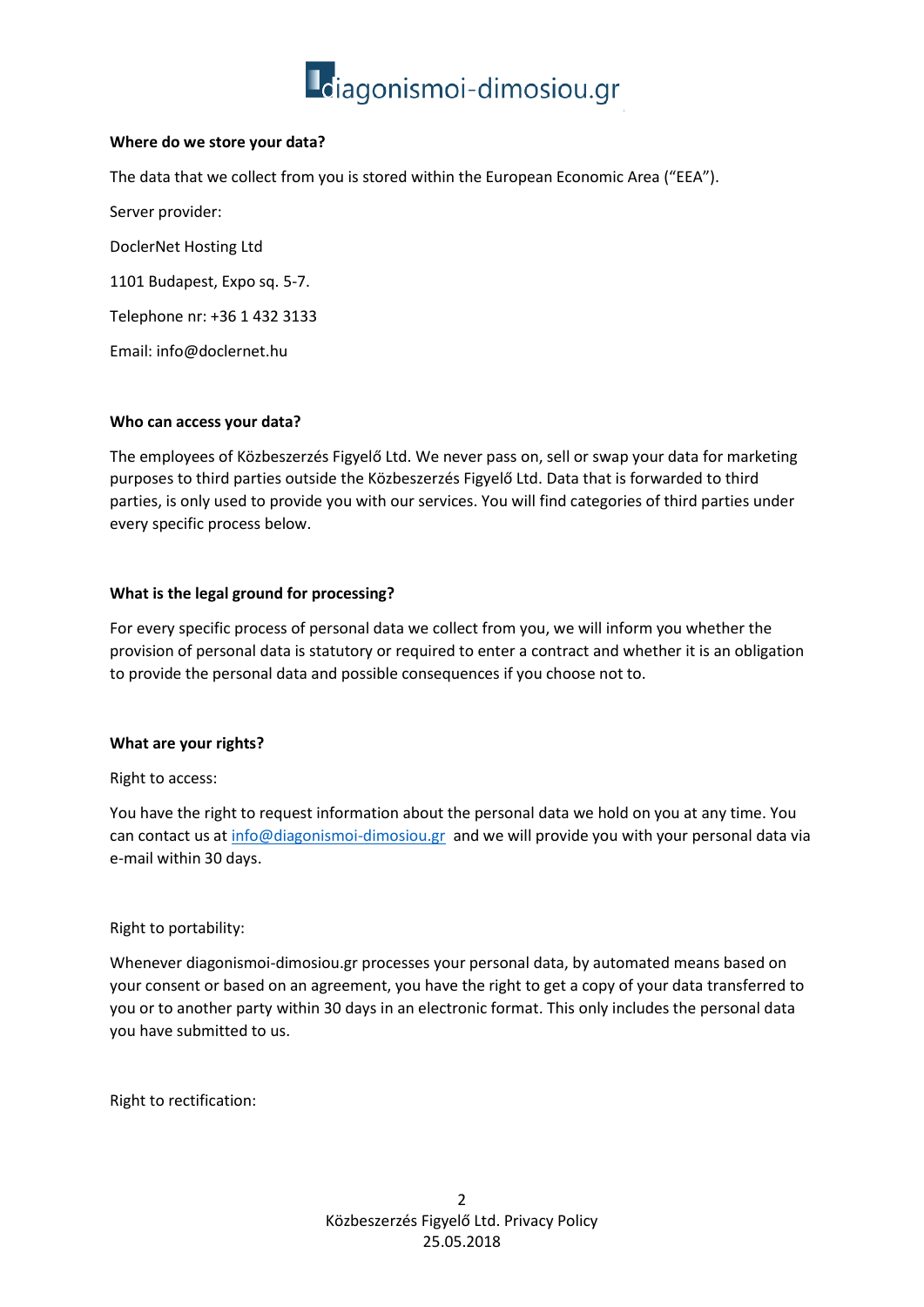## Ldiagonismoi-dimosiou.gr

You have the right to request rectification of your personal data if the information is incorrect, including the right to have incomplete personal data completed. If you have a diagonismoidimosiou.gr account you can edit your personal data under your account pages.

#### Right to erasure:

You have the right to erase any personal data processed by Közbeszerzés Figyelő Ltd at any time except for the following situations:

- You have an ongoing matter with Customer Service
- You have an open order which has not yet been serviced or partially serviced
- You have an unsettled debt with Közbeszerzés Figyelő Ltd, regardless of the payment method
- If you are suspected or have misused our services within the last three years

- your debt has been sold to a third party within the last three years or one year for deceased customers

- Your credit application has been rejected within the last three months

- If you have made any purchase, we will keep your personal data in connection to your transaction for book-keeping purposes

Your right to object to processing based on legitimate interest:

You have the right to object to processing of your personal data that is based on Közbeszerzés Figyelő Ltd's legitimate interest. Közbeszerzés Figyelő Ltd will not continue to process the personal data unless we can demonstrate legitimate grounds for the process which overrides your interest and rights or due to legal claims.

Your right to object to direct marketing:

You have the right to object to direct marketing, including profiling analysis made for direct marketing purposes.

You can opt out from direct marketing by the following means:

- following the instruction in each marketing emails
- via e-mail at [info@diagonismoi-dimosiou.gr](mailto:info@diagonismoi-dimosiou.gr) or [info@kozbeszerzesfigyelo.hu](mailto:info@kozbeszerzesfigyelo.hu)

Right to restriction:

You have the right to request that Közbeszerzés Figyelő Ltd restricts the process of your personal data under the following circumstances:

> 3 Közbeszerzés Figyelő Ltd. Privacy Policy 25.05.2018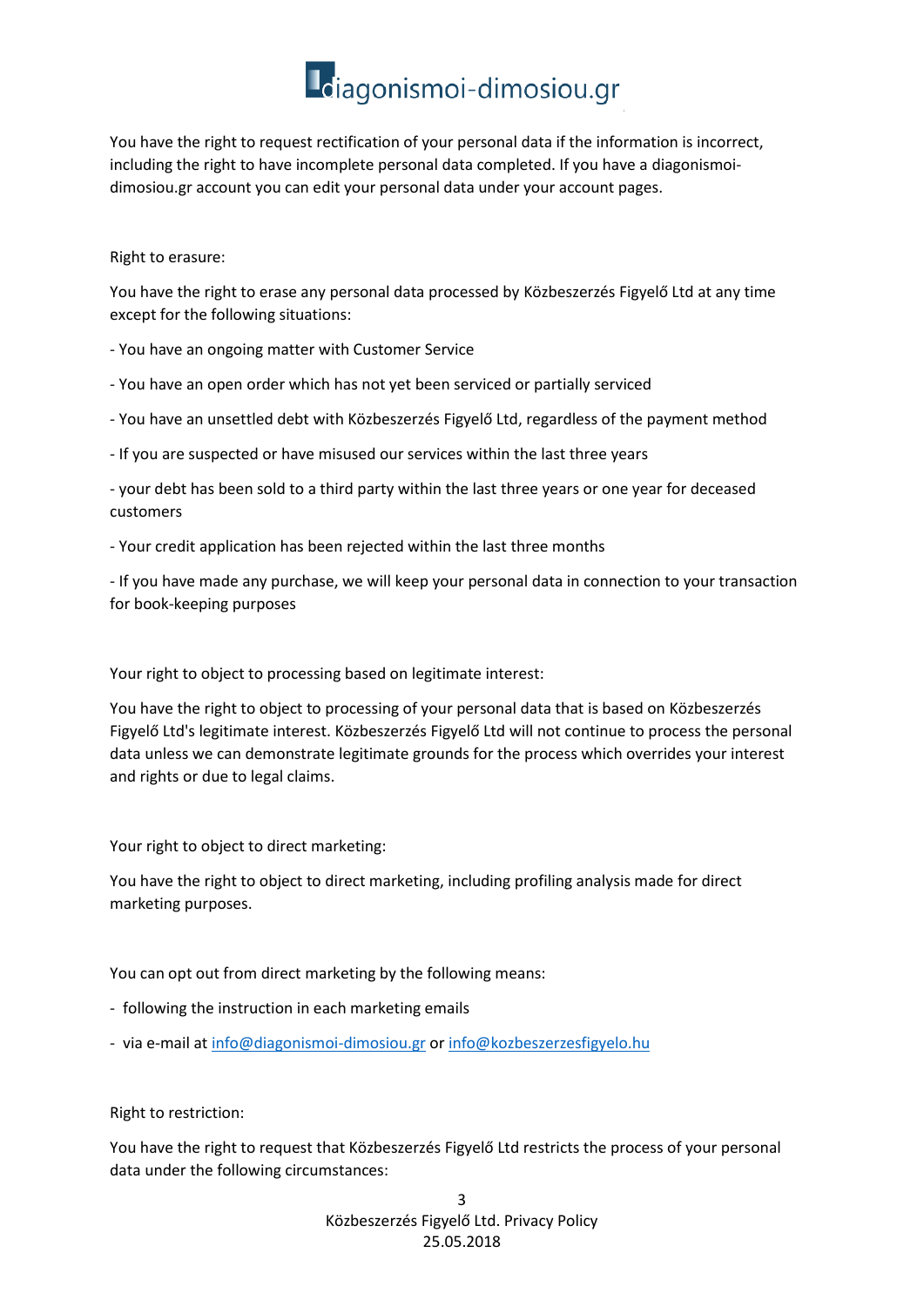## Ldiagonismoi-dimosiou.gr

- If you object to a processing based Közbeszerzés Figyelő Ltd:s legitimate interest, Közbeszerzés Figyelő Ltd shall restrict all processing of such data pending the verification of the legitimate interest.

- if you have claim that your personal data is incorrect, Közbeszerzés Figyelő Ltd must restrict all processing of such data pending the verification of the accuracy of the personal data.

- If the processing is unlawful you can oppose the erasure of personal data and instead request the restriction of the use of your personal data instead

- If Közbeszerzés Figyelő Ltd no longer needs the personal data but it is required by you to defend legal claims.

#### **How can you exercise your rights?**

We take data protection very seriously and therefore we have dedicated customer service personnel to handle your requests in relation to your rights stated above. You can always reach them at [info@diagonismoi-dimosiou.gr](mailto:info@diagonismoi-dimosiou.gr) o[r info@kozbeszerzesfigyelo.hu.](mailto:info@kozbeszerzesfigyelo.hu)

#### **Right to complain with a supervisory authority:**

If you consider Közbeszerzés Figyelő Ltd to process your personal data in an incorrect way you can contact us. You also have the right to raise a complaint to a supervisory authority.

*Nemzeti Adatvédelmi és Információszabadság Hatóság National Personal Data Protection and Patent Authority* Postal address: 1530 Budapest, Pf.: 5. Address:1125 Budapest, Szilágyi Erzsébet fasor 22/c Telephone: +36 (1) 391-1400 E-mail: [ugyfelszolgalat@naih.hu](mailto:ugyfelszolgalat@naih.hu)

#### **Updates to our Privacy Notice:**

We may need to update our Privacy Notice. The latest version of the Privacy Notice is always available on our website. We will communicate any material changes to the Privacy Notice.

#### <span id="page-3-0"></span>Online shopping

#### **Why do we use your personal data?**

We will use your personal data to manage your purchase online at Közbeszerzés Figyelő Ltd by processing your orders via our online services and send you notifications in the event of any problems with the delivery.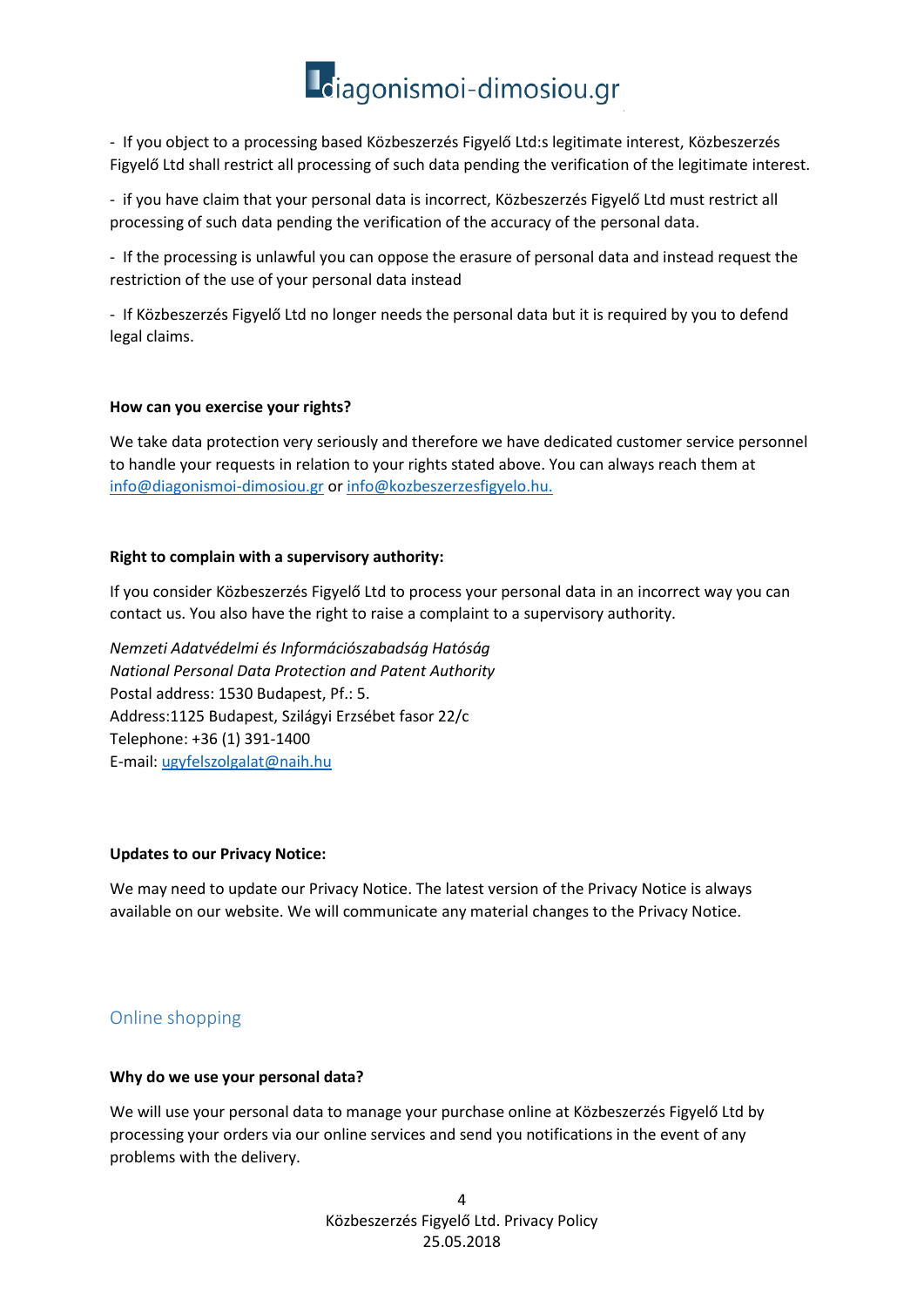

We will use your personal data to manage your payments.

We will also use your data in order to handle complaints.

Your personal data is being used to identify you and to confirm your address with external partners.

#### **What types of personal data do we process?**

We will process following categories of personal data

- contact information such as name, address, e-mail address and telephone number
- Payment information and payment history
- order information

If you have a diagonismoi-dimosiou.gr account we will also process your personal data submitted in relation to the account such as

- account ID
- shopping and order history

#### **Who has access to your personal data?**

Only the employees of Közbeszerzés Figyelő Ltd have the access to your data.

#### **What is the legal ground to process your personal data?**

The processing of your personal data is necessary for diagonismoi-dimosiou.gr to fulfil the service of managing and delivering the ordered services to you.

#### **How long do we save your data?**

We will keep your data as long as you are an active customer. For customers with an account we will keep the personal data for 36 months after the last purchase.

#### <span id="page-4-0"></span>Direct marketing

#### **Why do we use your personal data?**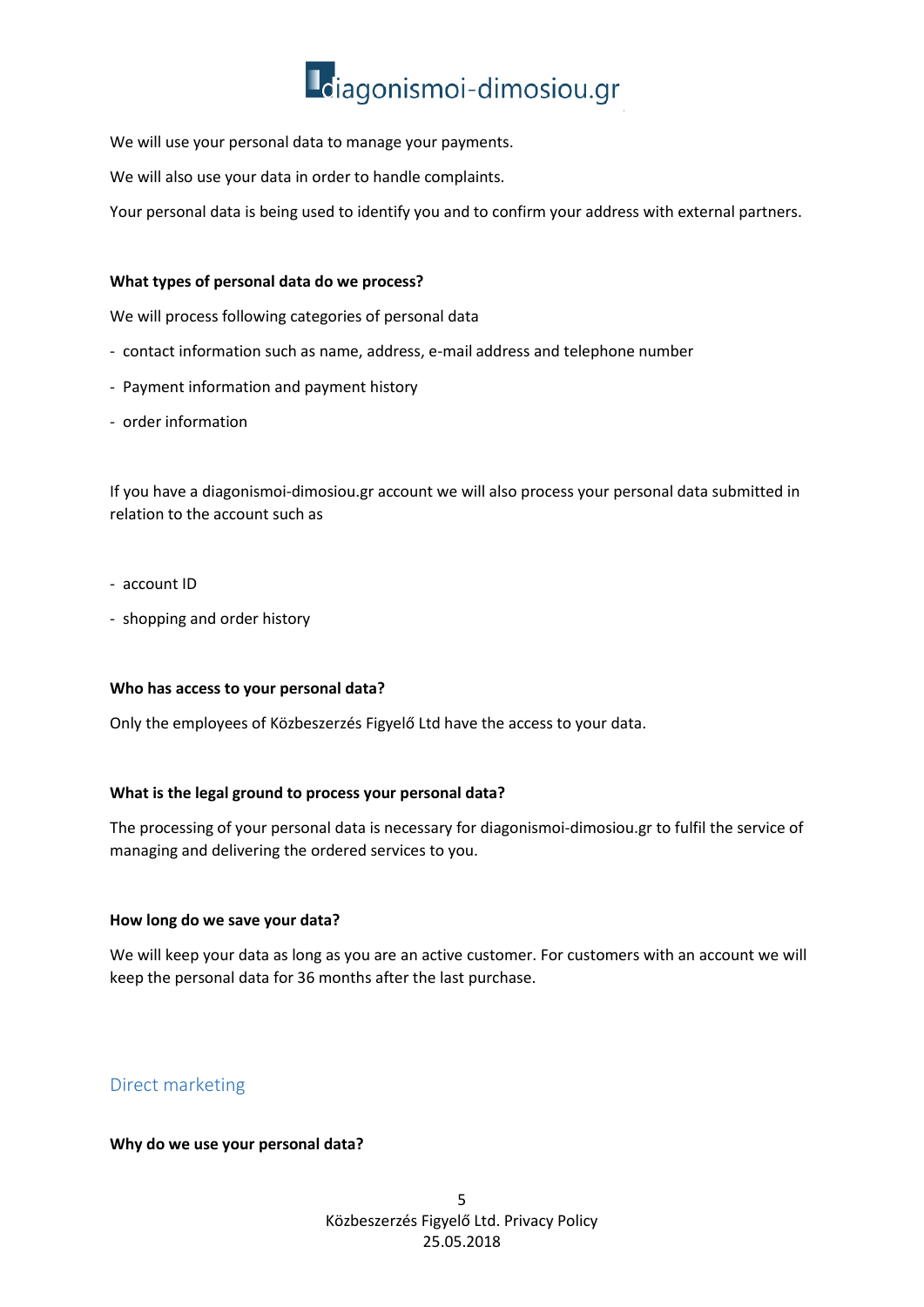

We will use your personal data to send you marketing offers, information surveys and invitations through e-mails, text messages, phone calls.

In order to optimise your experience of diagonismoi-dimosiou.gr we will provide you with relevant information, recommended products and send you personalised offers.

#### **What types of personal data do we process?**

We will process following categories of personal data

- contact information such as e-mail address, telephone number and postal code
- Name

If you have a diagonismoi-dimosiou.gr account we will also process your personal data submitted in relation to the account such as:

- Name
- address
- shopping and order history

#### **Who has access to your personal data?**

We never pass on, sell or swap your data for marketing purposes to third parties outside the Közbeszerzés Figyelő Ltd.

#### **What is the legal ground to process your personal data?**

The processing of your personal data is based on your consent when you agree to direct marketing.

#### **Your right to withdraw your consent:**

You have the right to withdraw your consent for the processing of your personal data at any time and also object to direct marketing.

When you do so, Közbeszerzés Figyelő Ltd won't be able to send you any further direct marketing offers or information based on your consent.

You can opt out from direct marketing by the following means:

- following the instruction in each marketing post
- via e-mail at info@diagonismoi-dimosiou.gr or [info@kozbeszerzesfigyelo.hu](mailto:info@kozbeszerzesfigyelo.hu)

#### **How long do we save your data?**

6 Közbeszerzés Figyelő Ltd. Privacy Policy 25.05.2018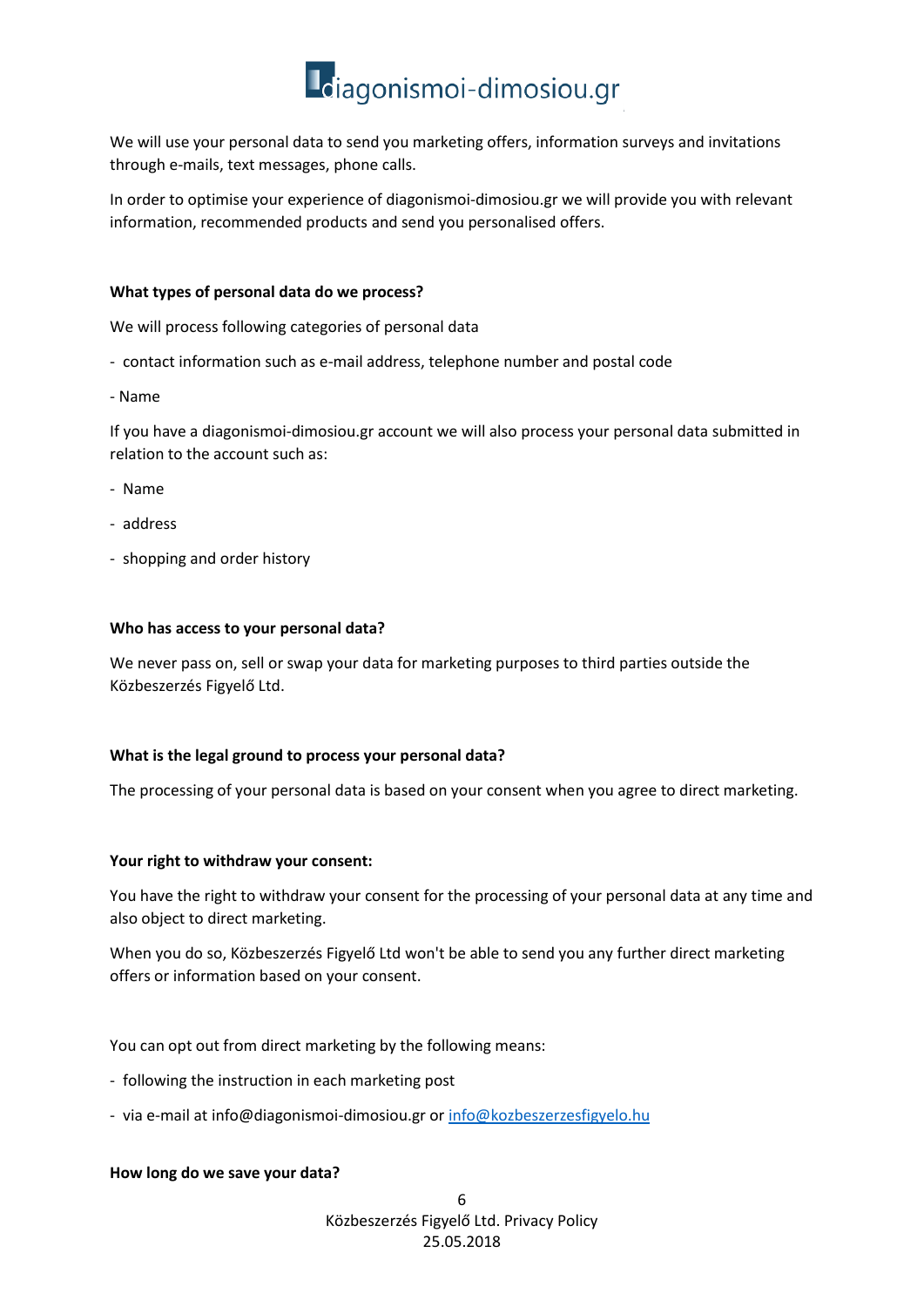

We will keep your data for direct marketing until you withdraw your consent.

#### <span id="page-6-0"></span>Customer service

#### **Why do we use your personal data?**

We will use your personal data to manage your queries, to handle complaints, product and technical support matters through e-mail, telephone and through social media.

#### **What types of personal data do we process?**

We will process any data you provide to us, including the following categories

- contact information such as name, address, e-mail address and telephone number
- Payment information and payment history
- order information
- account number
- All correspondence in the matter

#### **Who has access to your personal data?**

Only the employees of Közbeszerzés Figyelő Ltd have the access to your data.

#### **What is the legal ground to process your personal data?**

The processing of your personal data is based on Your and Közbeszerzés Figyelő Ltd.'s legitimate interest.

#### **How long do we keep your data?**

We will keep your data for e-mails logs, correspondence and case management for 36 months.

#### **Your right to object to processing based on legitimate interest:**

You have the right to object to the processing of your personal data that is based on Közbeszerzés Figyelő Ltd's legitimate interest. Közbeszerzés Figyelő Ltd will not continue to process the personal data unless we can demonstrate a legitimate ground for the process which overrides your interest and rights or due to legal claims.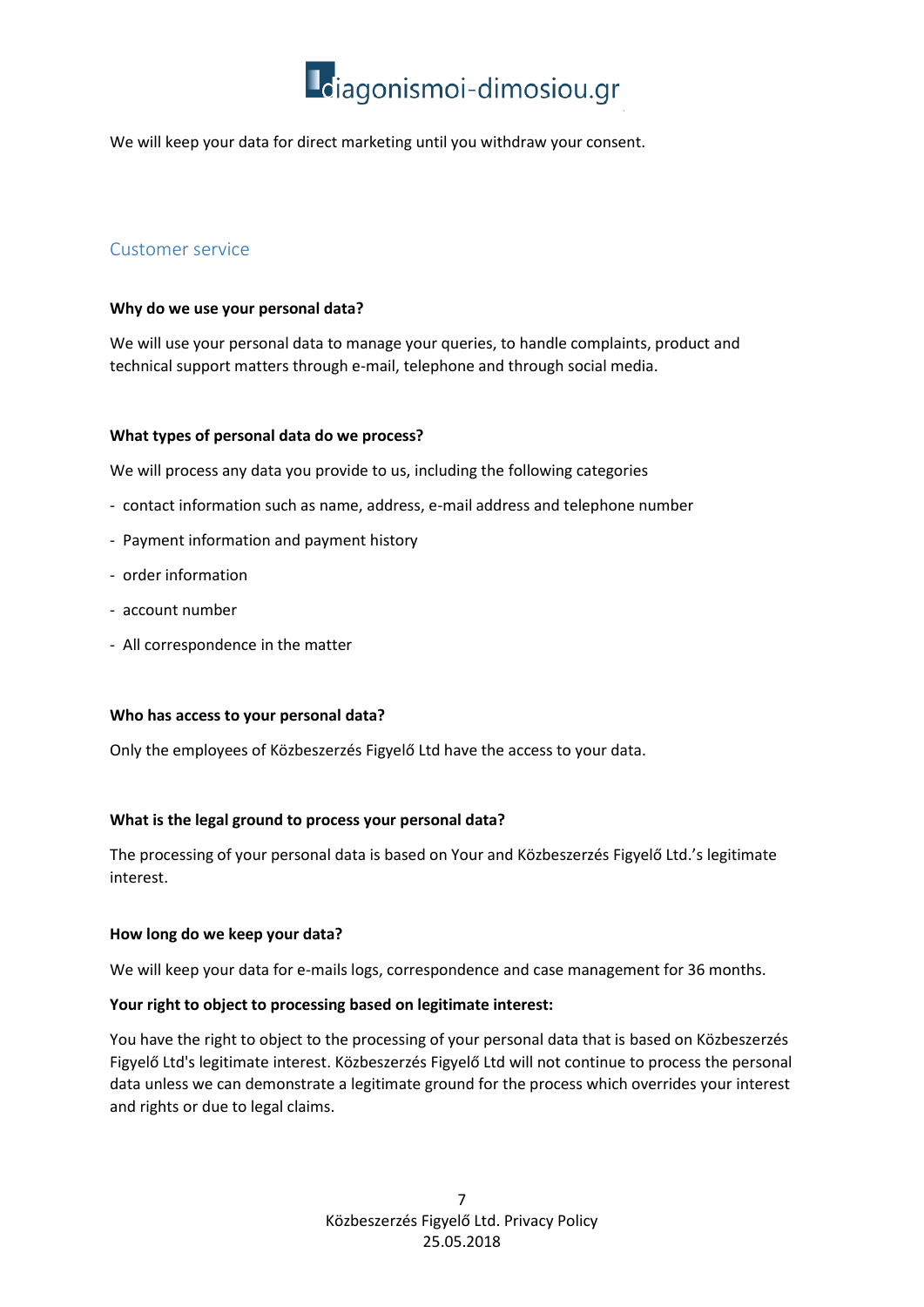

#### <span id="page-7-0"></span>Development and improvement

#### **Why do we use your personal data?**

We will use data to evaluate, develop and improve our services, products and systems for all of our customers. For this purpose we will not analyse your data on an individual level.

This includes analysis to make our services more user-friendly, such as modifying the user interface in our digital channels and to improve IT systems in order to increase the security for our visitors and customers in general.

#### **What types of personal data do we process?**

We will process following categories of personal data if you have chosen to provide it to us:

- Customer number
- Country
- account settings

We will process the following categories of personal data if you have made a purchase:

- order history
- payment history

#### **Who has access to your personal data?**

Data that is forwarded to third parties, is only used to provide you with the services mentioned above. We use Google Analytics to analyse our customer online behaviour on a general level. More [information](https://support.google.com/analytics/answer/6004245?hl=en)

#### **What is the legal ground to process your personal data?**

The processing of your personal data, to develop and improve our services and products, is based on our legitimate interest.

#### **How long do we save your data?**

We will keep your data for as long as you have an active diagonismoi-dimosiou.gr account.

#### **Your right to object to the processing of your data:**

You have the right to object to the processing of your personal data that is based on Közbeszerzés Figyelő Ltd's legitimate interest, by contactin[g info@kozbeszerzesfigyelo.hu.](mailto:info@kozbeszerzesfigyelo.hu) Your account will then be deleted and we will not be able to carry out our services to you.

> 8 Közbeszerzés Figyelő Ltd. Privacy Policy 25.05.2018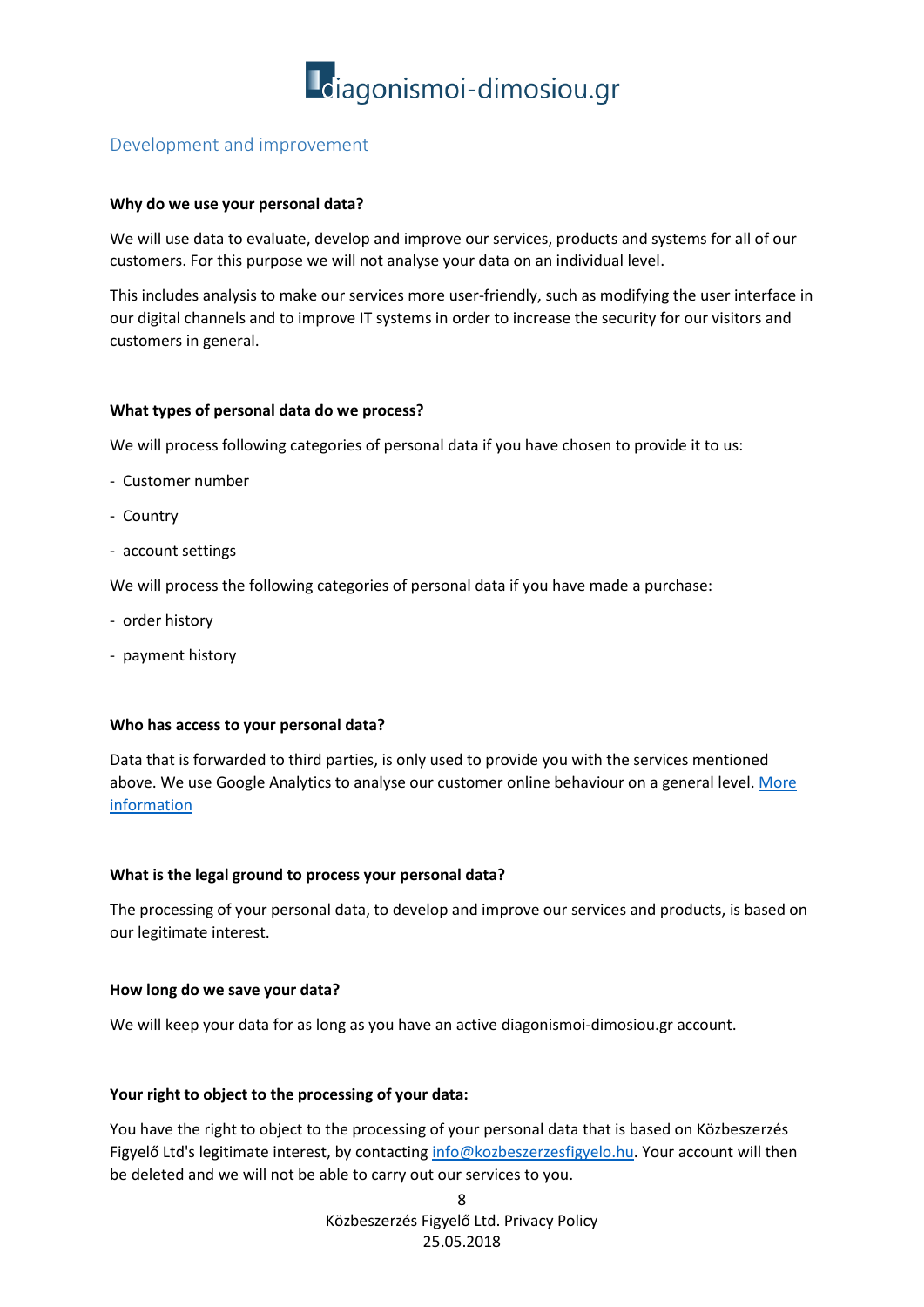

#### <span id="page-8-0"></span>Fulfilment of legal obligations

#### **Why do we use your personal data?**

We will use your personal data to comply with obligations in laws, court rulings and decisions from authorities.

This includes using your personal data to collect and verify accounting data to comply with our bookkeeping rules.

#### **What types of personal data do we process?**

We will process following categories of personal data

- Customer number
- Order number
- Name
- Postal address
- Transaction amount
- Transaction date

#### **Who has access to your personal data?**

We will share your personal data with IT companies that provide book-keeping system solutions.

#### **What is the legal ground to process your personal data?**

The processing of your personal data is necessary for Közbeszerzés Figyelő Ltd to fulfil its legal obligation.

#### **How long do we save your data?**

We will save your data in compliance with the Hungarian book-keeping rules.

#### <span id="page-8-1"></span>Cookies